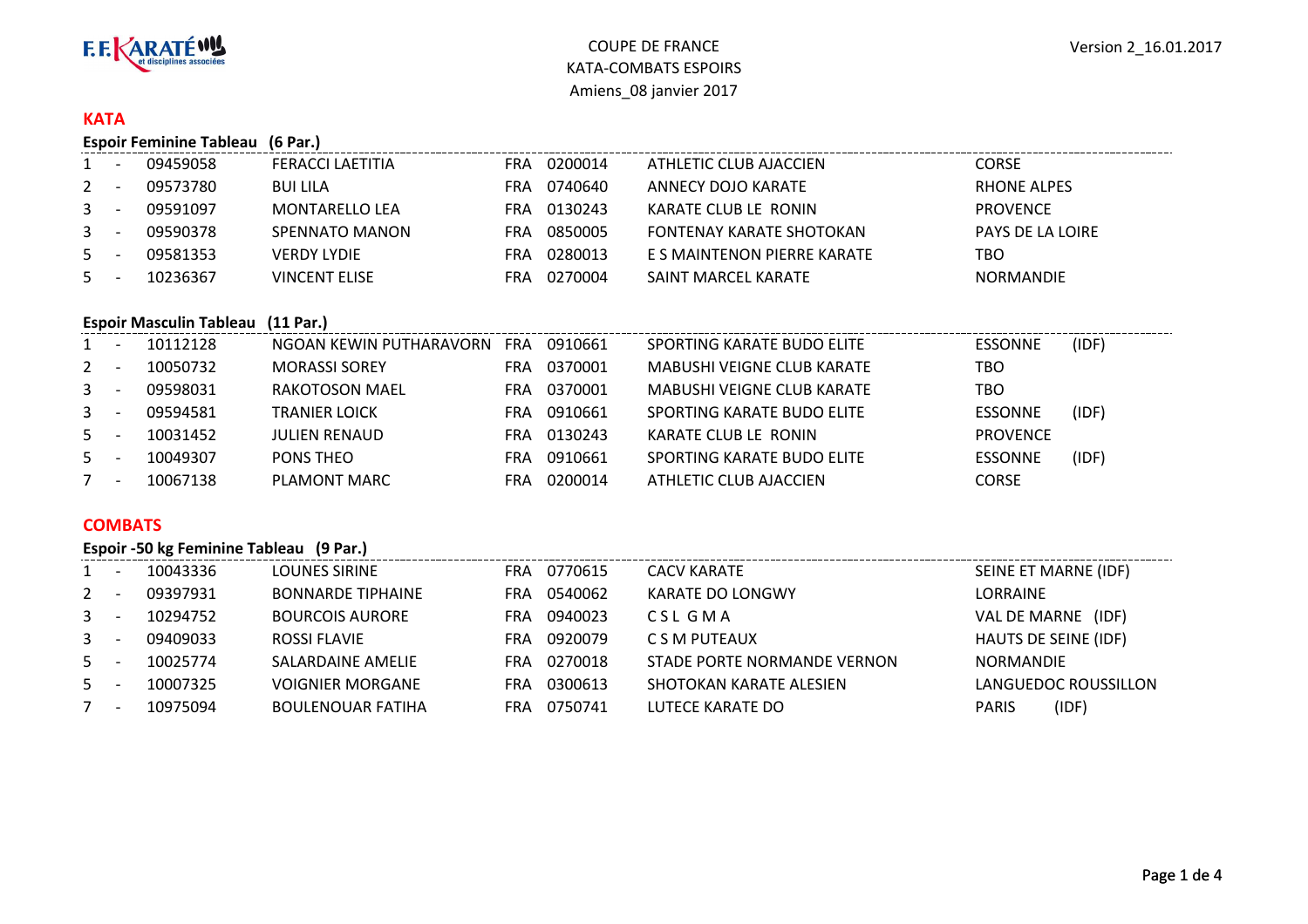

# COUPE DE FRANCE KATA-COMBATS ESPOIRSAmiens\_08 janvier 2017

#### **Espoir -55 kg Feminine Tableau (9 Par.)**

| $1 -$       |                          | 10103003 | <b>OUIHADDADENE SABRINA</b> | <b>FRA</b> | 0720008 | SAMOURAI 2000                 | PAYS DE LA LOIRE        |
|-------------|--------------------------|----------|-----------------------------|------------|---------|-------------------------------|-------------------------|
| $2^{\circ}$ |                          | 10120134 | <b>HEURTAULT SARA</b>       | FRA        | 0720008 | SAMOURAI 2000                 | <b>PAYS DE LA LOIRE</b> |
| $3^{\circ}$ | $\overline{\phantom{a}}$ | 10859958 | MAFFINI SAHARA SONIA        | <b>FRA</b> | 0130900 | <b>SPARTAN KOMBATS SPORTS</b> | <b>PROVENCE</b>         |
| $3^{\circ}$ | $\overline{\phantom{a}}$ | 10306631 | <b>NACERI SIRINE</b>        | FRA        | 0380627 | <b>KARATE GRENOBLE HOCHE</b>  | <b>RHONE ALPES</b>      |
| $5 -$       |                          | 09579040 | LAMBERT LAURA               | <b>FRA</b> | 0720008 | SAMOURAI 2000                 | <b>PAYS DE LA LOIRE</b> |
| 5           | <b>.</b>                 | 10137506 | <b>BENTAHAR SAWSANE</b>     | <b>FRA</b> | 0770615 | <b>CACV KARATE</b>            | SEINE ET MARNE (IDF)    |
|             | $\overline{\phantom{a}}$ | 10377985 | AICHOUCH SOPHIA             | FRA        | 0250635 | CLUB SAUVEGARDE DE BESANCON   | <b>FRANCHE COMTE</b>    |
|             |                          |          |                             |            |         |                               |                         |

# **Espoir -61 kg Feminine Tableau (10 Par.)**

| $1 \quad$      | - -                      | 10102208 | SIVERT LAURA            | FRA | 0250635 | CLUB SAUVEGARDE DE BESANCON    | <b>FRANCHE COMTE</b> |
|----------------|--------------------------|----------|-------------------------|-----|---------|--------------------------------|----------------------|
| $2^{\circ}$    | - -                      | 10454363 | <b>OUMELLIL SABRINA</b> | FRA | 0130900 | <b>SPARTAN KOMBATS SPORTS</b>  | <b>PROVENCE</b>      |
| 3 <sup>7</sup> | - -                      | 09504166 | <b>IMBERDIS TATIANA</b> | FRA | 0720008 | SAMOURAI 2000                  | PAYS DE LA LOIRE     |
| 3              | $\overline{\phantom{a}}$ | 09600889 | DABBADIE CECILE         | FRA | 0770615 | CACV KARATE                    | SEINE ET MARNE (IDF) |
| $5 -$          |                          | 10063662 | SAHRI KENZA             | FRA | 0950086 | AMICAL CLUB SPORTIF CORMEILLAI | (IDF)<br>VAL D OISE  |
| $5 -$          |                          | 10006590 | SABBANI T SORAYA        | FRA | 0270018 | STADE PORTE NORMANDE VERNON    | <b>NORMANDIE</b>     |
| $7^{\circ}$    | . .                      | 10037280 | DE CHIARA JOANNA        | FRA | 0060076 | AS BATIMENT TRAVAUX PUBLICS    | <b>COTE D AZUR</b>   |
|                | <b>.</b>                 | 09537907 | <b>DELORME CHAINES</b>  | FRA | 0130019 | CLUB ARLESIEN DE KARATE DO     | <b>PROVENCE</b>      |

### **Espoir -68 kg Feminine Tableau (10 Par.)**

| $\mathbf{1}$   | 10299073 | AVAZERI LEA              | FRA | 0130704 | <b>FULL KARATE ACADEMIE</b>      | <b>PROVENCE</b>         |
|----------------|----------|--------------------------|-----|---------|----------------------------------|-------------------------|
| 2              | 10212046 | <b>BELAL KHEIRA</b>      | FRA | 0130704 | <b>FULL KARATE ACADEMIE</b>      | <b>PROVENCE</b>         |
| 3 <sup>1</sup> | 10181124 | <b>HASSOUNI IMANE</b>    | FRA | 0890015 | <b>ENTENTE SP FLORENTINOISE</b>  | <b>BOURGOGNE</b>        |
| 3 <sup>1</sup> | 09554083 | DA GRACA BRITES PATRICIA | FRA | 0940058 | UNION SPORTIVE FONTENAYSIENNE    | VAL DE MARNE<br>(IDF)   |
| 5              | 10167762 | LEVASSEUR LEA            | FRA | 0270018 | STADE PORTE NORMANDE VERNON      | <b>NORMANDIE</b>        |
| 5              | 09550111 | <b>TAVERNIER CHLOE</b>   | FRA | 0590020 | <b>JUDO KARATE CLUB DE DOUAI</b> | <b>FLANDRE ARTOIS</b>   |
| 7              | 10229667 | <b>OMARI ANISSA</b>      | FRA | 0670602 | KARATE DO GEISPOLSHEIM           | <b>ALSACE</b>           |
|                | 10053227 | <b>BOUARICH SOUMEYA</b>  | FRA | 0930704 | RED STAR CLUB MONTREUILLOIS      | SEINE ST DENIS<br>(IDF) |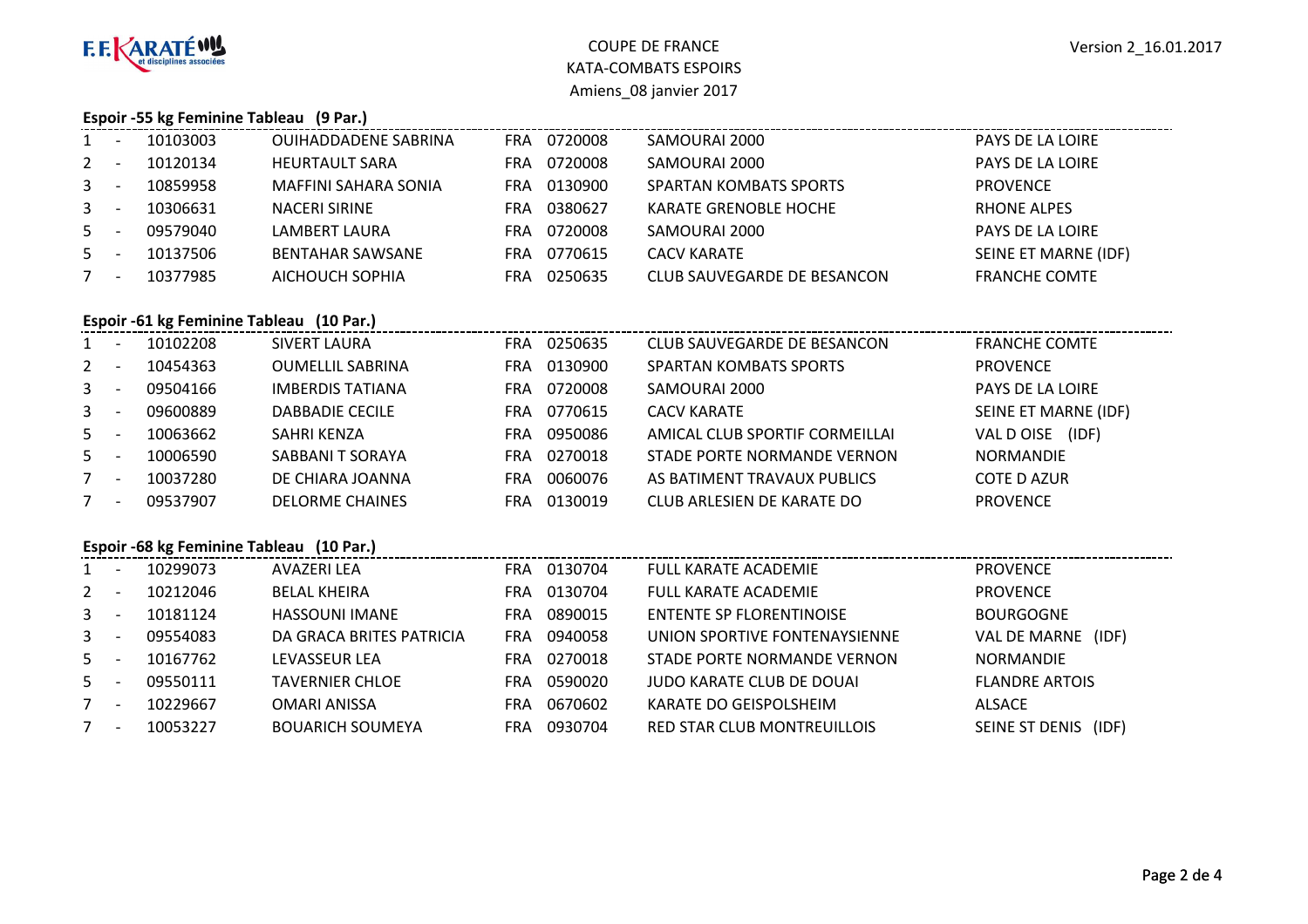

# COUPE DE FRANCE KATA-COMBATS ESPOIRSAmiens\_08 janvier 2017

#### **Espoir 68 et + kg Feminine Tableau (5 Par.)**

| $1 -$   | 10081323 | CHARLES DONATIEN MAEVA | FRA | 0950086     | AMICAL CLUB SPORTIF CORMEILLAI | VAL D OISE (IDF)            |
|---------|----------|------------------------|-----|-------------|--------------------------------|-----------------------------|
| $2 -$   | 10194216 | <b>GARCIA NANCY</b>    |     | FRA 0130019 | CLUB ARLESIEN DE KARATE DO     | <b>PROVENCE</b>             |
| $3 -$   | 10965611 | LOUMIKOU MOLLY         | FRA | 0590034     | ASPTT LILLE                    | <b>FLANDRE ARTOIS</b>       |
| $3 - 5$ | 10136399 | PILLANT AURORE         |     | FRA 0950086 | AMICAL CLUB SPORTIF CORMEILLAI | VAL DOISE (IDF)             |
| $5 - 1$ | 10144393 | <b>TORNN RACHEL</b>    |     | FRA 0770738 | JEUNES KARATEKAS DE MEAUX      | <b>SEINE ET MARNE (IDF)</b> |
|         |          |                        |     |             |                                |                             |

#### **Espoir -60 kg Masculin Tableau (19 Par.)**

| 1              | $\overline{\phantom{a}}$ | 10096143 | <b>MARDHI ILIES</b>        | <b>FRA</b> | 0450037 | <b>BUDOKAN KARATE ORLEANS</b> | TBO                  |
|----------------|--------------------------|----------|----------------------------|------------|---------|-------------------------------|----------------------|
| $2^{\circ}$    |                          | 10065710 | <b>LAKHLIFI ADIL</b>       | FRA        | 0940023 | CSL GMA                       | VAL DE MARNE (IDF)   |
| $3 -$          |                          | 09528877 | <b>BABACI LYES</b>         | <b>FRA</b> | 0540053 | <b>KARATE CLUB JOEUF</b>      | LORRAINE             |
| 3 <sup>7</sup> |                          | 10093501 | <b>MERIENNE ARTHUR</b>     | FRA        | 0930716 | SPORTING CLUB DE BOBIGNY      | SEINE ST DENIS (IDF) |
| $5 -$          |                          | 09581517 | <b>BERTHON LORRYS</b>      | <b>FRA</b> | 0130900 | <b>SPARTAN KOMBATS SPORTS</b> | <b>PROVENCE</b>      |
| $5 -$          |                          | 10111333 | BALENDRAKUMAR ANUJAN       | <b>FRA</b> | 0380627 | <b>KARATE GRENOBLE HOCHE</b>  | <b>RHONE ALPES</b>   |
|                | $\overline{\phantom{a}}$ | 10027144 | RATSITO ENZO               | <b>FRA</b> | 0920079 | C S M PUTEAUX                 | HAUTS DE SEINE (IDF) |
| 7              |                          | 10892117 | ABDULQAWISHAIF FAREH ADNAN | <b>FRA</b> | 0940058 | UNION SPORTIVE FONTENAYSIENNE | VAL DE MARNE (IDF)   |

#### **Espoir -67 kg Masculin Tableau (10 Par.)**

| $\mathbf{1}$ |                          | 10310724 | RASPILAIR ALEXIS       | <b>FRA</b> | 0590194 | KARATE CLUB DE CONDE           | <b>FLANDRE ARTOIS</b>    |
|--------------|--------------------------|----------|------------------------|------------|---------|--------------------------------|--------------------------|
| $2^{\circ}$  |                          | 10632515 | ROSIELLO JESS          | <b>FRA</b> | 0940058 | UNION SPORTIVE FONTENAYSIENNE  | VAL DE MARNE (IDF)       |
| $3 -$        |                          | 10093942 | <b>DESPOIS ALAN</b>    | FRA        | 0920079 | C S M PUTEAUX                  | HAUTS DE SEINE (IDF)     |
| $3 -$        |                          | 09569296 | <b>TOIN ALLAN</b>      | FRA        | 0720008 | SAMOURAI 2000                  | PAYS DE LA LOIRE         |
| $5 -$        |                          | 10040673 | <b>OLIVRIE ALAN</b>    | <b>FRA</b> | 0530002 | <b>LAVAL KARATE 53</b>         | PAYS DE LA LOIRE         |
| 5            |                          | 10117653 | <b>BENBOUABID FEHD</b> | <b>FRA</b> | 0780628 | <b>BUSHIDO CLUB DE TRAPPES</b> | (IDF)<br><b>YVELINES</b> |
|              | $\overline{\phantom{a}}$ | 10767268 | <b>GHARDANE HAMZA</b>  | <b>FRA</b> | 0420006 | JUDO KARATE CLUB DE FIRMINY    | <b>RHONE ALPES</b>       |